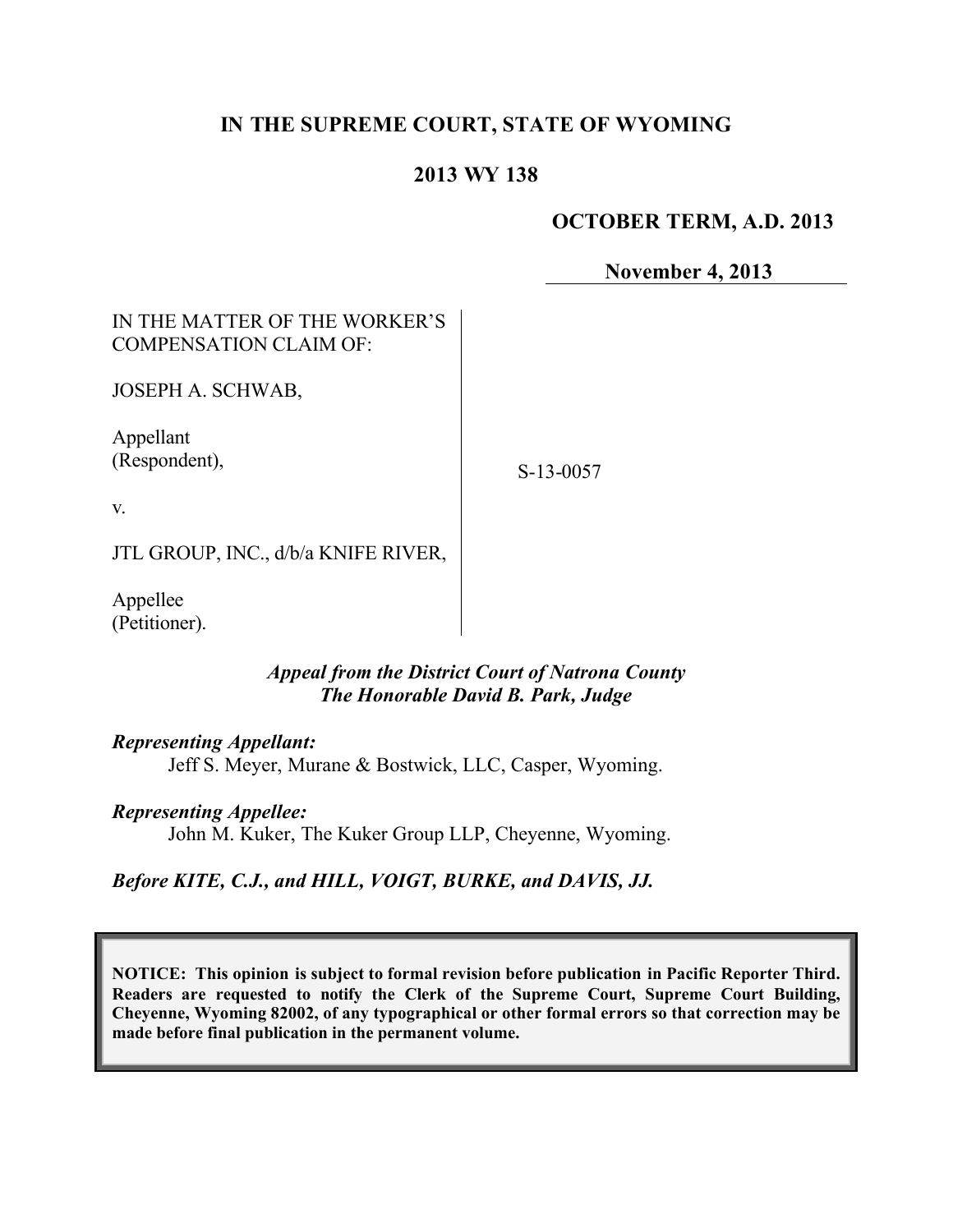## **VOIGT, Justice.**

[¶1] The appellant sought worker's compensation benefits for a low back injury sustained during the course of his employment. The Wyoming Workers' Safety and Compensation Division (Division) at first denied the claim, but subsequently issued a redetermination finding the injury to be compensable and awarding benefits. The redetermination advised the parties they had fifteen days from the time of mailing to object and request a hearing with the Office of Administrative Hearings (OAH). The employer, however, did not file an objection until four days after the deadline had expired. Based upon the employer's untimely objection, the OAH granted the appellant's summary judgment motion without holding a contested case hearing, determining the undisputed facts established the employer failed timely to file its objection and request for hearing. The district court reversed and remanded the case to the OAH for further proceedings, finding genuine issues of material fact existed regarding the employer's ability to avoid strict application of the objection deadline. The appellant now appeals to this Court, challenging the order of the district court. Although the district court's order reversing and remanding to the OAH for further proceedings is not an appealable order pursuant to W.R.A.P. 1.05, we will consider the merits of the case by converting the appeal to a petition for writ of review. We reverse and reinstate the OAH decision.

### **ISSUE**

[¶2] Did the OAH err by granting summary judgment in favor of the appellant due to the employer's untimely objection to a redetermination issued by the Wyoming Workers' Compensation and Safety Division?

### **FACTS**

[¶3] After sustaining a low back injury on the job, the appellant submitted a Wyoming Report of Injury to the Division on September 14, 2011. Lacking information, the Division issued an Initial Review: Notice of Lack of Information notifying the appellant, *inter alia*, that the Division needed the Report of Injury to be signed by the employer and additional information was required concerning the claimed injury. The employer completed the requested information and objected to the appellant's claim for worker's compensation benefits. The employer also submitted a separate letter objecting to the claim.

[¶4] The Division issued a Final Determination on October 19, 2011, denying the appellant's claim and payment of benefits for several reasons, including that the Division had received no objective medical documentation substantiating the injury. The Final Determination provided notice to the parties that either could object and request a hearing, but that they had fifteen days to do so. The appellant timely objected to the Final Determination and requested a hearing.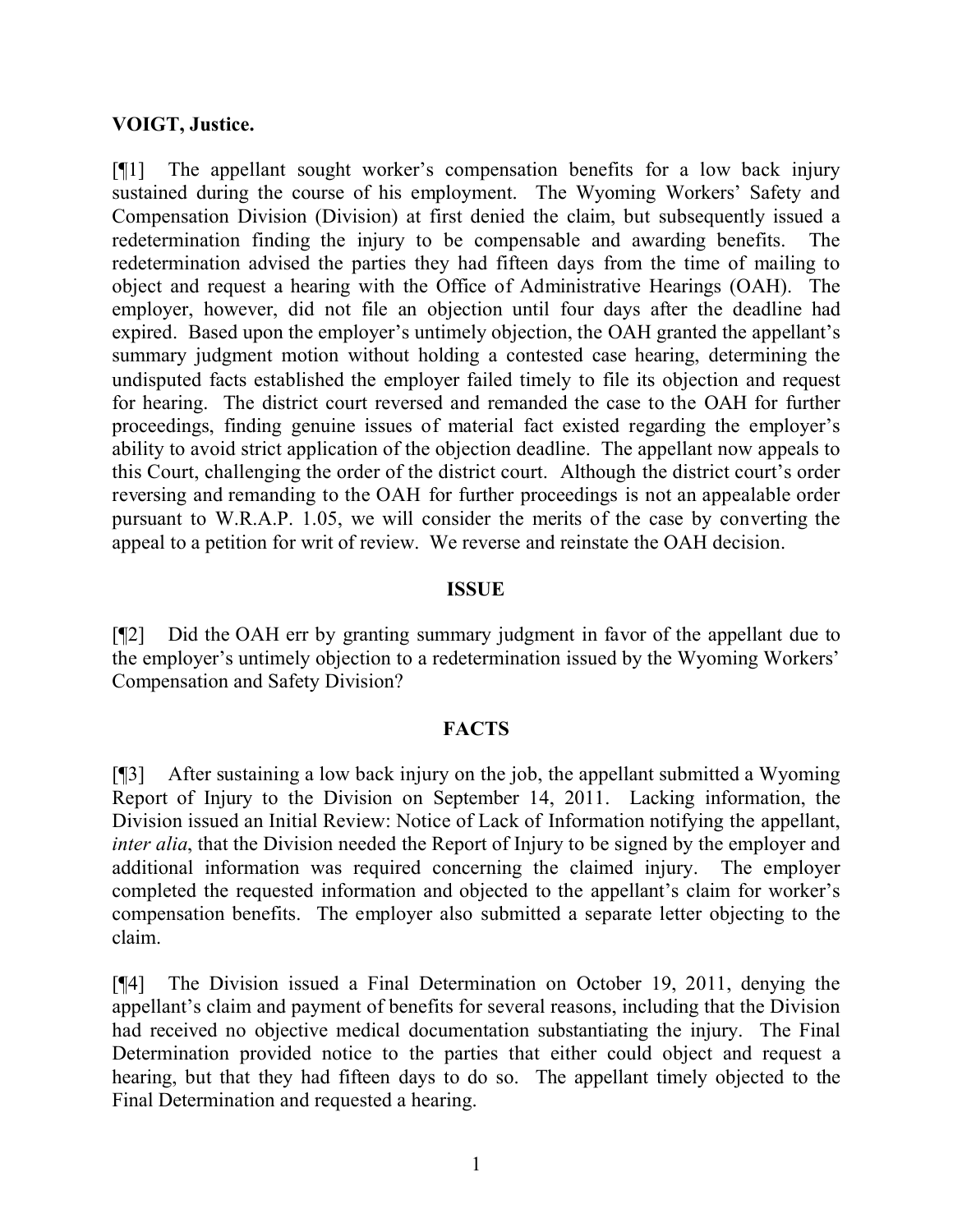[¶5] On December 1, 2011, pursuant to Wyo. Stat. Ann.  $\S$  27-14-601(k)(vi) (LexisNexis 2013), the Division issued a Redetermination, advising the parties that the Division "either received additional information or re-reviewed the original information regarding [the appellant's] claim and has determined that [it] can now approve payment of benefits for [the appellant's] low back injury . . . ." Importantly, the Redetermination advised that either party could object and request a hearing. In accordance with Wyo. Stat. Ann.  $\S 27-14-601(k)(iv)$ , the Redetermination required any objection to be made within fifteen days from the date the Redetermination was mailed by the Division. Otherwise, the Redetermination would not be subject to further administrative or judicial review, consistent with Wyo. Stat. Ann,  $\S 27-14-601(k)(vi)$ .<sup>1</sup> Specifically, the Redetermination states:

> Either the injured worker or the employer may object to this determination and request a hearing. Affected parties have a right to a hearing before a hearing examiner as provided by the Wyoming Worker's Compensation Act and to legal representation. The Division must receive a written request for hearing on or before **December 16, 2011**. If a timely written request is not filed with the Division, this Redetermination shall not be subject to further administrative or judicial review.

(Emphasis in original.) The appellant timely responded to the Redetermination stating his agreement, which was received by the Division on December 6, 2011. The employer, however, failed to respond within the required timeframe.

[¶6] On December 8, 2011, the employer called the Division to discuss the Redetermination. During this call, the employer advised the Division it wanted further information regarding the change of position before objecting to the new findings. According to the employer, the Division's claims analyst said he needed to speak with his boss at the Division to answer the employer's questions about additional information. The Division, on the other hand, provided testimony that, during this call, the employer's representative advised that he needed to speak with his boss to determine whether the employer wanted to file an objection and request a hearing. There is no dispute,

 $1$  Wyo. Stat. Ann. § 27-14-601(k)(vi) states:

If timely written request for hearing is not filed, the final determination by the division pursuant to this subsection shall not be subject to further administrative or judicial review, provided however that, in its own discretion, the division may, whenever benefits have been denied to a worker, make a redetermination within one (1) year after the date of an original determination regardless of whether or not a party has filed a timely appeal pursuant to paragraph (iv) of this subsection.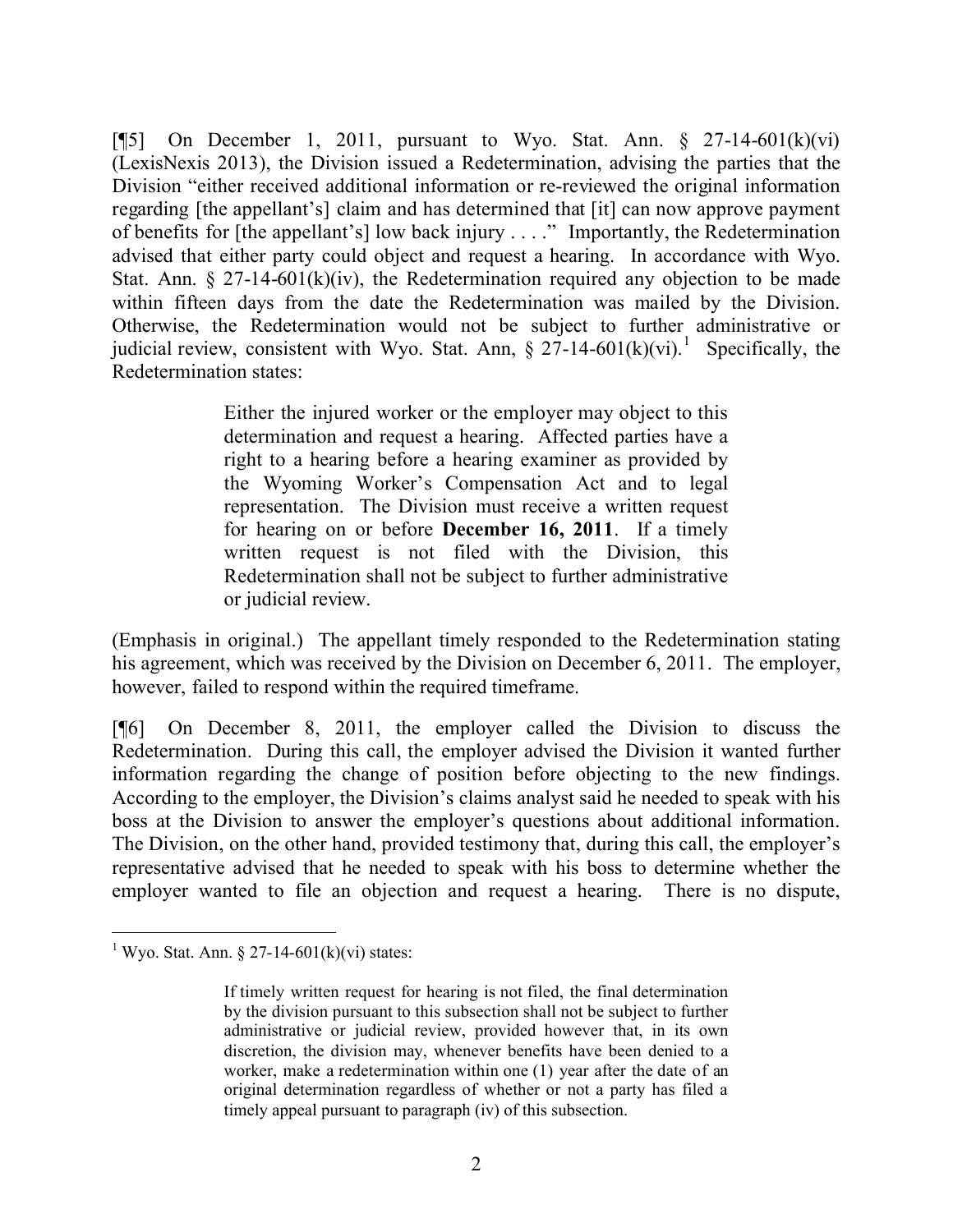however, that during this conversation the Division did not inform the employer that the Division would waive the deadline to file an objection, or that it would accept and process a later filed objection. The parties did not communicate with one another until after the deadline of December 16, 2011, had passed.

[¶7] On December 20, 2011, the employer and the Division had a second conversation, during which the Division provided further details for the Redetermination. Although the deadline had passed, the Division told the employer during this conversation that there would be no issue with submitting an untimely objection. Later that day, the employer submitted its written objection to the Division. On December 28, 2011, the matter was referred to the OAH pursuant to Wyo. Stat. Ann.  $\S 27$ -14-601(k)(v) and a contested case hearing was scheduled. Before the hearing took place, however, the appellant filed a motion for summary judgment based upon the employer's untimely objection to the Redetermination. The OAH granted summary judgment in favor of the appellant based upon the employer's failure timely to object to the Redetermination. Specifically, it determined:

> This Hearing Examiner finds and concludes the evidence presented established that the Division issued a Redetermination on December 1, 2011, indicating they had received additional information or re-reviewed the original information regarding [the appellant's] claim and found [the appellant] was entitled to benefits for his September 7, 2011, injury. The Redetermination specifically advised that either party may file a written objection and that the written objection must be received on or before **December 16, 2011**. (Emphasis in original). [The employer] did not submit its letter objecting to the December 1, 2011, Redetermination until December 20, 2011. This hearing examiner finds and concludes [the employer's] objection was not timely. Pursuant to Wyo. Stat. Ann.  $\S$  27-14-601(k)(vi), the Division's Redetermination on compensability is not subject to further administrative or judicial review.

The employer then appealed to the district court.

[¶8] The district court reversed and remanded the case back to the OAH for further proceedings, finding there were genuine issues of material fact as to whether the Division waived the deadline set in the Redetermination for the employer to file an objection and request a hearing. As a result, the district court concluded that based upon disputed material facts

> the issue of whether [the Division] waived the deadline for filing an objection could possibly establish a defense that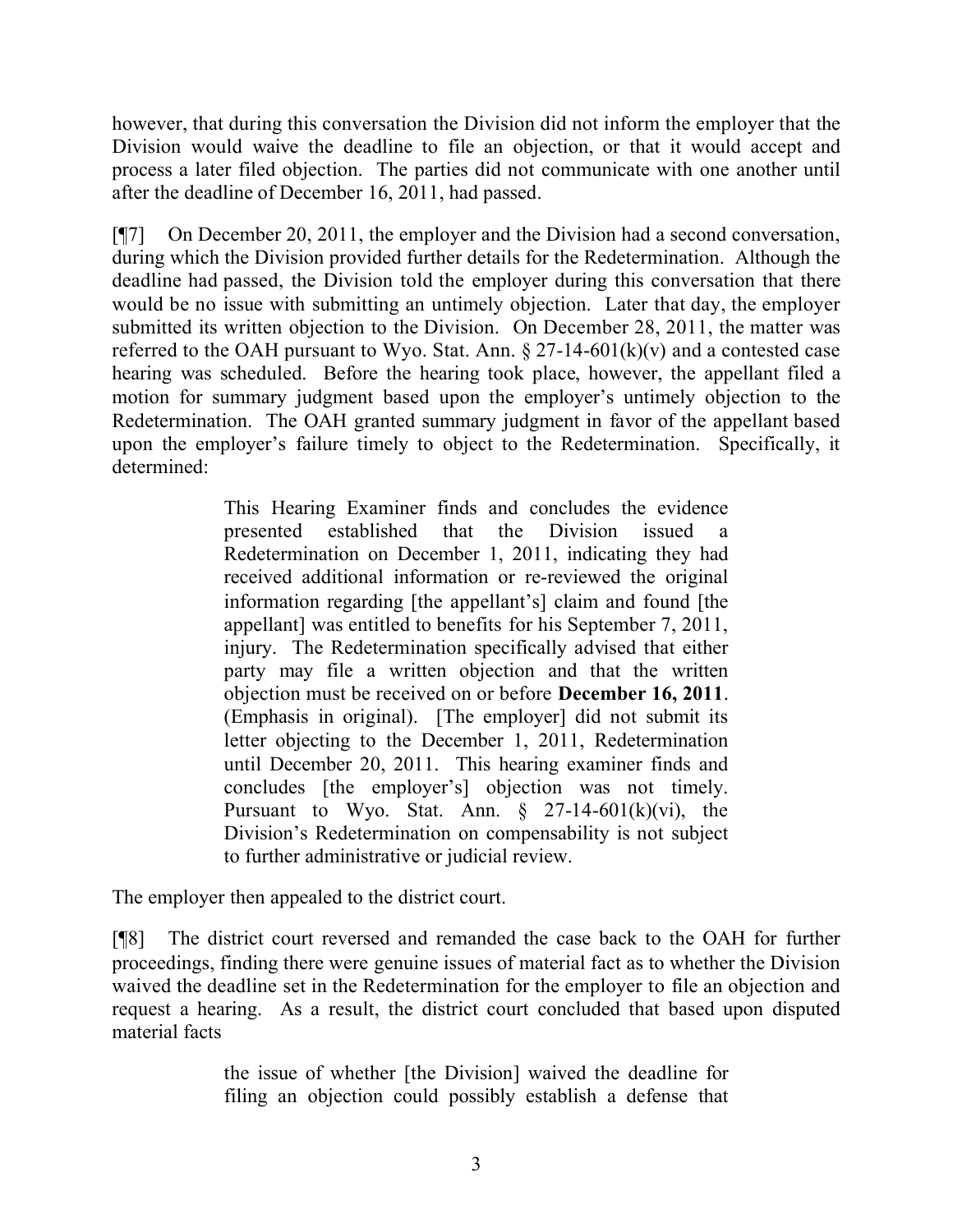[the employer] is asserting, making summary judgment inappropriate. The Wyoming Supreme Court has held that equitable estoppel can be applied in cases where a person relies on statements made by a representative of a government agency in worker's compensation cases.

[¶9] Rather than pursuing his case before the OAH on remand, the appellant filed a notice of appeal with this Court, challenging the district court's order.

# **STANDARD OF REVIEW**

[¶10] In an appeal from a district court's review of an administrative decision, we review the matter as if it had come directly from the agency, affording no special deference to the district court's decision. *DeLoge v. State ex rel. Wyo. Workers' Safety & Comp. Div.*, 2011 WY 154, ¶ 5, 264 P.3d 28, 30 (Wyo. 2011). "Review of administrative agency action granting summary judgment in workers' compensation cases [is] governed by W.R.C.P. 56(c)." *In re Worker's Comp. Claim of Bodily*, 2011 WY 149, ¶ 12, 265 P.3d 995, 998 (Wyo. 2011). We review a grant of summary judgment *de novo*, using the same standards employed by the administrative agency. *DeLoge,* 2011 WY 154, ¶ 5, 264 P.3d at 30. The record is reviewed from the vantage point most favorable to the party who opposed the motion, giving that party the benefit of all favorable inferences that may fairly be drawn from the record. *Id.*

### **DISCUSSION**

[¶11] Before reaching the merits of this matter, we must first address whether the district court's order is appealable.<sup>2</sup> The Wyoming Rules of Appellate Procedure define an appealable order as "[a]n order affecting a substantial right in an action, when such order, in effect, determines the action and prevents a judgment[.]" W.R.A.P. 1.05. "The 'appealability' of a particular decision means its ripeness for consideration by an appellate court; that is, whether it is procedurally apt for appeal, as distinguished from 'reviewability,' which is used as meaning whether, because of its substantive nature, the question is one fit for the appellate court to consider." 4 Am. Jur. 2d *Appellate Review*  $§ 77 (2007).$ 

[¶12] In *Board of Trustees of Memorial Hospital of Sheridan County v. Martin*, we concluded "that a judgment of the district court remanding an administrative proceeding to the agency for further proceedings is not an appealable order under W.R.A.P. 1.05." 2003 WY 1, ¶ 16, 60 P.3d 1273, 1277 (Wyo. 2003). In so holding, we solicitously examined the evolution of W.R.A.P. 1.05 and the concept of "appealable order"; even

 $\overline{a}$ 

 $2^2$  The employer filed a motion to dismiss the appeal for lack of jurisdiction, which we address in this opinion.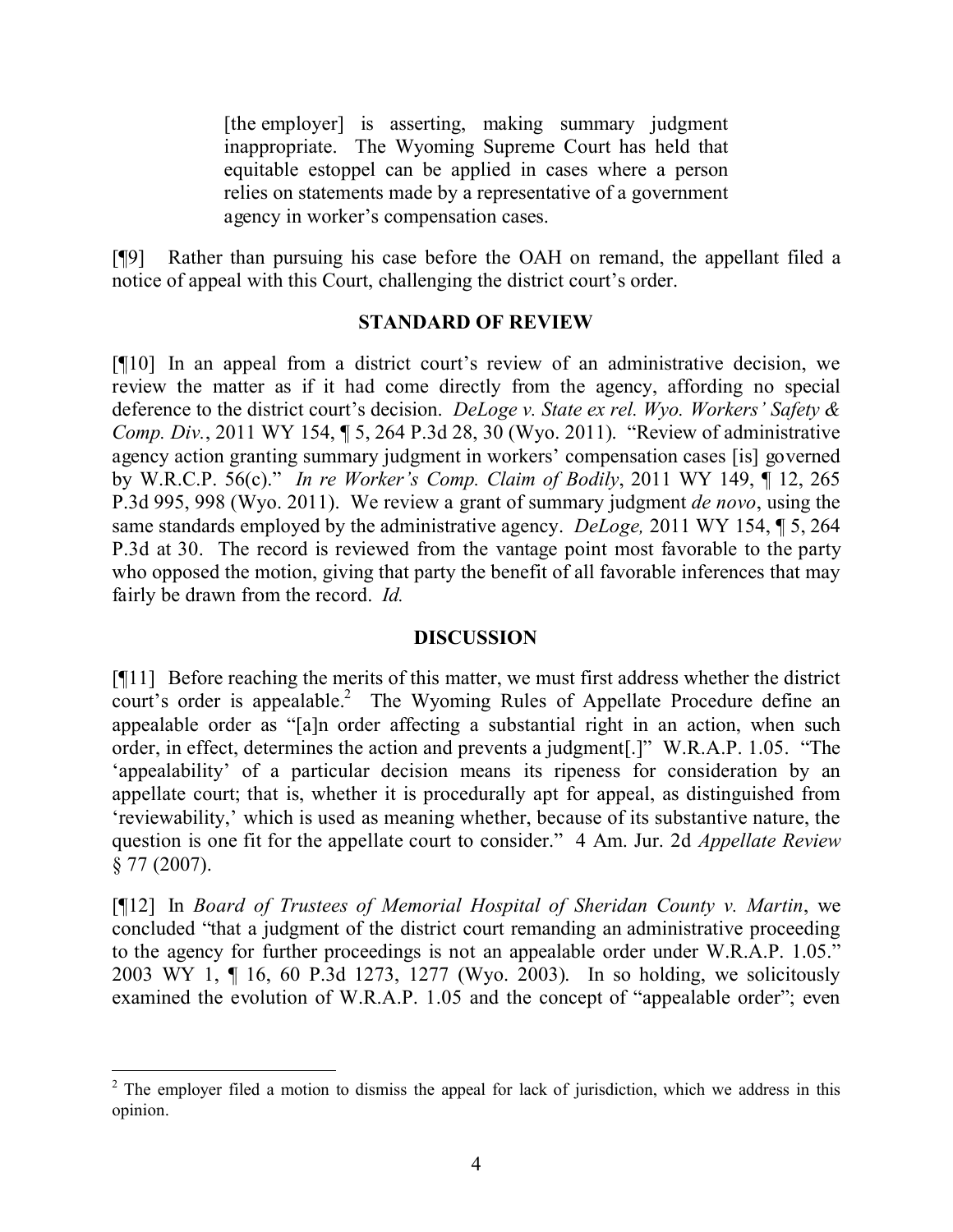distinguishing the term from its federal counterpart.<sup>3</sup> *Id*. at  $\P$  12, at 1276. More recently, in *Wilson Advisory Committee v. Board of County Commissioners*, we distinguished *Martin* to reach the merits of the case because the remand to the agency was for a minor correction that was merely ministerial. 2012 WY 163, ¶ 14 n.2, 292 P.3d 855, 860 n.2 (Wyo. 2012). An authoritative secondary source on this issue is consistent with our precedent:

> A judgment of reversal rendered by an intermediate appellate court which remands the cause for further proceedings in conformity with the opinion of the appellate court ordinarily is not final and, therefore, not appealable to the higher appellate court, so long as judicial action in the lower court is required. Where a cause is remanded for a new trial or other further proceedings involving disputed questions of law or fact, the reversal decision is not of a final character. However, such an order may be deemed appealable where the duties imposed on the lower court by the order of remand are merely ministerial.

> An order on administrative review remanding the case for a de novo hearing before the administrative board is not final for the purpose of further appeal to an appellate court. Likewise, a district court's order remanding an employee's request for preauthorization of benefits under a health plan to the plan administrator for a new determination is not a final, appealable order since it does not end the litigation on the merits.

4 Am. Jur. 2d *Appellate Review* § 87 (2007). 4

 $\overline{a}$ 

 $3$  "It is our conclusion that our state system is now different from that instituted in the federal courts where remand orders similar to those at issue here are appealable as final orders. However, because of the delay caused by such appeals, they are rare even in the federal system." *Martin*, 2003 WY 1, ¶ 13, 60 P.3d at 1276-77 (citations and quotations omitted).

<sup>4</sup> Put another way, American Jurisprudence explains:

A judgment which terminates the litigation between the parties on the merits of the case and only remands the case to a lower court for the performance of ministerial acts is a final judgment for the purpose of review. Ministerial acts which may be ordered without affecting the finality of a judgment include the correction of a judgment, or the entry of a final judgment in accordance with the directions and mandate of the appellate court. However, if a remand order does not simply require the performance of a ministerial duty, but also requires the exercise of judicial discretion, it is probably not final.

<sup>4</sup> Am. Jur. 2d *Appellate Review* § 89 (2007).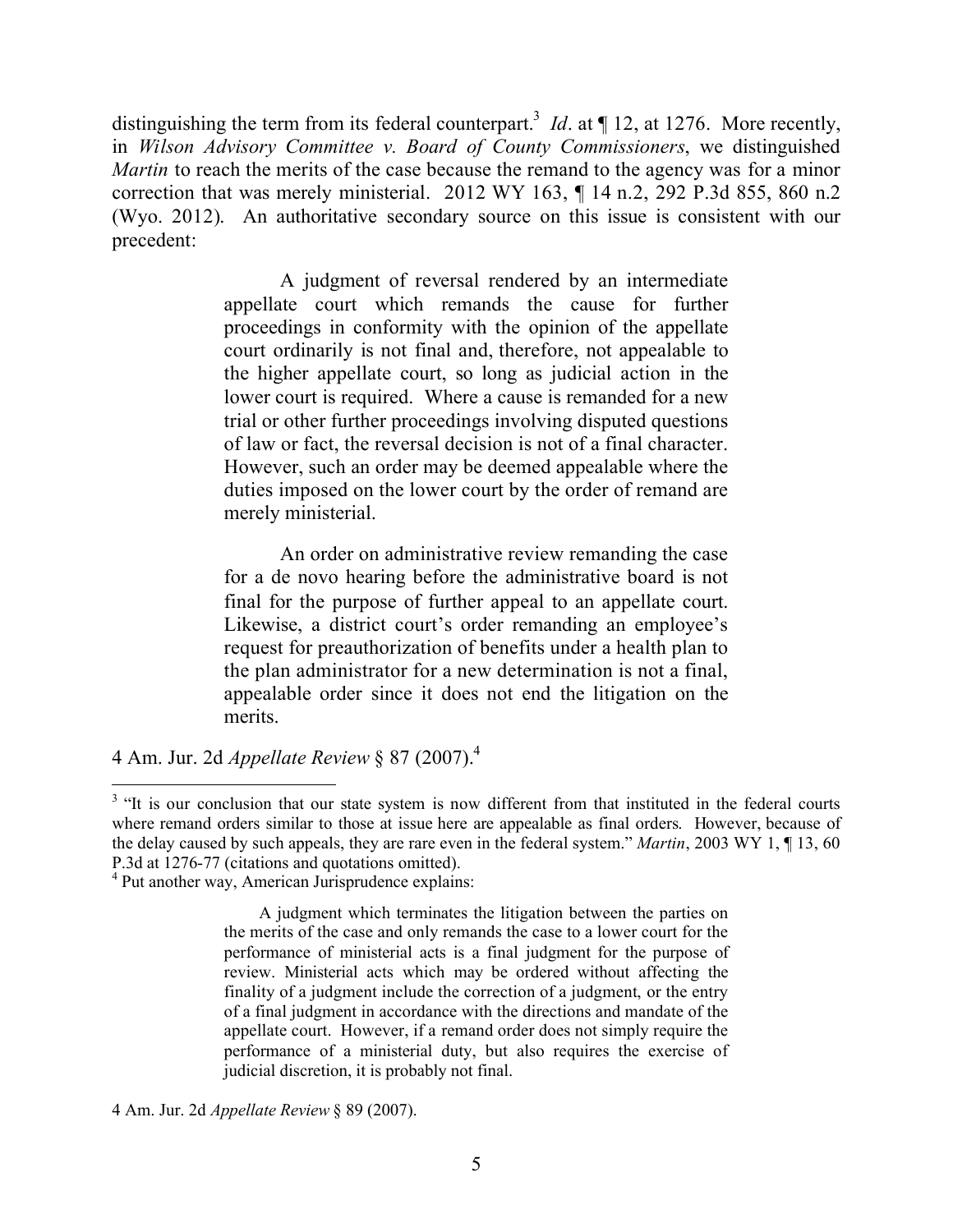[¶13] In the instant case, the district court reversed and remanded the case to the OAH for further substantive proceedings. *Martin* is not exactly on point because the district court there did not reverse, but simply remanded the matter for the agency to take additional evidence. *Wilson* is not on all fours either, where the remand was simply to require the performance of a ministerial duty. Thus, the question becomes whether to extend our holding in *Martin* and find the district court's order reversing and remanding the case to the agency for further substantive proceedings is not an appealable order. Our examination of controlling statutory and case law convinces us that the district court's order is not appealable under the circumstances of this case. The order does not instruct the OAH to perform the ministerial act of awarding or denying benefits; instead, it directs the agency to take further action—to hold a contested case hearing. Furthermore, harkening back to the language of W.R.A.P. 1.05(a), an appealable order is one that "determines the action and prevents a judgment." While the district court's order may prevent a judgment, we are not convinced that it determined the action because the OAH must still hold a contested case hearing and make a ruling on the merits.

[¶14] Although we conclude the district court's order is not appealable under W.R.A.P. 1.05, converting the notice of appeal to a writ of review is within our authority pursuant to W.R.A.P. 13. Because the single issue presented is a matter of law, and an appeal from the district court's order will materially advance resolution of the litigation, we will treat the attempted appeal as a petition for a writ of review. *See Errington v. Zolessi*, 9 P.3d 966, 967 (Wyo. 2000).

[¶15] Turning to the merits, the specific question is whether the Division's representation on December 8, 2011, was sufficient to estop the OAH from dismissing the employer's untimely objection to the Redetermination.<sup>5</sup> Reviewing the record from the vantage point most favorable to the employer, we are convinced it was not. "For equitable estoppel to apply, the appellant must show that he relied, to his detriment, upon some action of the Division." *Picozzi v. State ex rel. Wyo. Workers' Safety & Comp. Div*., 2013 WY 86, ¶ 13, 304 P.3d 977, 981 (Wyo. 2013). However, "[t]here can be no estoppel as a matter of law when the asserted reliance is not justifiable or reasonable under the circumstances of the case considered as a whole." *Broderick v. Dairyland Ins. Co.*, 2012 WY 22, ¶ 20, 270 P.3d 684, 692 (Wyo. 2012) (quoting *Roth v. First Sec. Bank of Rock Springs, Wyo*., 684 P.2d 93, 97 (Wyo. 1984)); 28 Am. Jur. 2d *Estoppel and Waiver* § 27 (2011) ("Equitable estoppel arises only when . . . one party induces another to detrimentally change his or her position in reasonable reliance on that party's actions through words, conduct, or silence.").

 $<sup>5</sup>$  The employer and the Division also had a second conversation on December 20, 2011, during which the</sup> Division provided further details for the Redetermination and told the employer that there would not be an issue to submit an untimely objection. Because this conversation took place four days *after* the objection deadline, this fact is irrelevant to our equitable estoppel analysis.